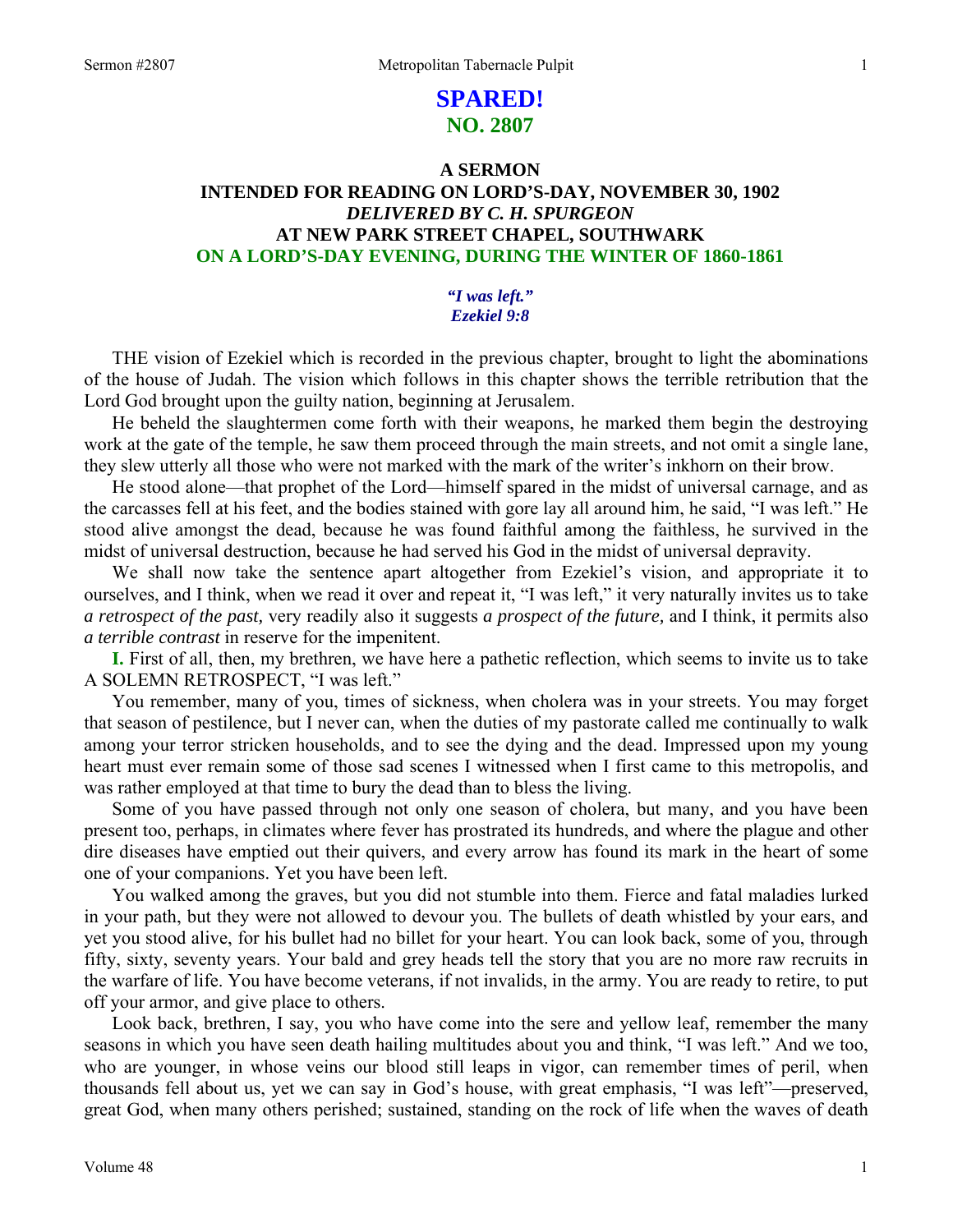dashed about me, the spray fell heavily upon me, and my body was saturated with disease and pain, yet am I still alive—permitted still to mingle with the busy tribes of men.

Now then, what does such a retrospect as this suggest? Ought we not each one of us to ask the question, What was I spared for? Why was I left? Many of you were, at that time, and some of you even now are, dead in trespasses and sins! You were not spared because of your fruitfulness, for you brought forth nothing but the grapes of Gomorrah. Certainly God did not stay His sword because of anything good in you. A multitude of clamorous evils in your disposition, if not in your conduct, might well have demanded your summary execution.

You were spared. Let me ask you why? Was it that mercy might yet visit you—that grace might yet renew your soul? Have you found it so? Has sovereign grace overcome you, beaten down your prejudices, thawed your icy heart, broken your stony will in pieces? Say, sinner, in looking back upon the times when you have been left, were you spared in order that you might be saved with a great salvation?

And if you cannot say, "Yes," to that question, let me ask you whether it may not be so yet? Soul, why has God spared you so long, while you are yet His enemy, a stranger to Him and far off from Him by wicked works? Or on the contrary, has He spared you—I tremble at the bare mention of the possibility—has He prolonged your days to develop your propensities, that you may grow riper for damnation—that you may fill up your measure of crying iniquity, and then go down to the pit a sinner seared and dry, like wood that is ready for the fire? Can it be so? Shall these spared moments be spoiled by more misdemeanors, or shall they be given up to repentance and to prayer?

Will you now, ere the last of your sins shall set in everlasting darkness, will you now look to Him? If so, you will have reason to bless God through all eternity, that you were left because you were left that you might yet seek and might yet find Him who is the Savior of sinners.

Do I speak to many of you who are Christians, who, too, have been left? When better saints than you were snatched away from earthly ties and creature kindred—when brighter stars than you were enclouded in night, were you permitted still to shine with your poor flickering ray? Why was it, great God? Why am I now left?

Let me ask myself that question. In sparing me so long, my Lord, have You not something more for me to do? Is there not some purpose, as yet unconceived in my soul, which You will yet suggest to me, and to carry out which You will yet give me grace and strength, and spare me a little while longer? Am I yet immortal, or shielded at least from every arrow of death, because my work is incomplete? Is the tale of my years prolonged because the full tale of the bricks has not yet been made up? Then show me what You would have me do! Since thus I have been left, help me to feel myself a specially consecrated man, left for a purpose, reserved for some end, else I had been worms' meat many years ago, and my body had crumbled back to its mother earth.

Christian, I say, always be asking yourself this question, but especially be asking it when you are preserved in times of more than ordinary sickness and mortality. If I am left, why am I left? Why am I not taken home to heaven? Why do I not enter into my rest? Great Lord and Master, show me what You would have me do, and give me grace and strength to do it.

Let us change the retrospect for a moment, and look upon the sparing mercy of God in another light. "I was left." Some of you now present, whose history I well know, can say, "I was left," and say it with peculiar emphasis. You were born of ungodly parents, the earliest words you can recollect were base and blasphemous, too bad to repeat. You can remember how the first breath your infant lungs received was tainted air—the air of vice, of sin, and iniquity. You grew up, you and your brothers and your sisters, side by side, you filled the home with sin, you went on together in your youthful crimes, and encouraged each other in evil habits.

Thus you grew up to manhood, and then you were banded together in ties of obliquity as well as in ties of consanguinity. You added to your number, you took in fresh associates. As your family circle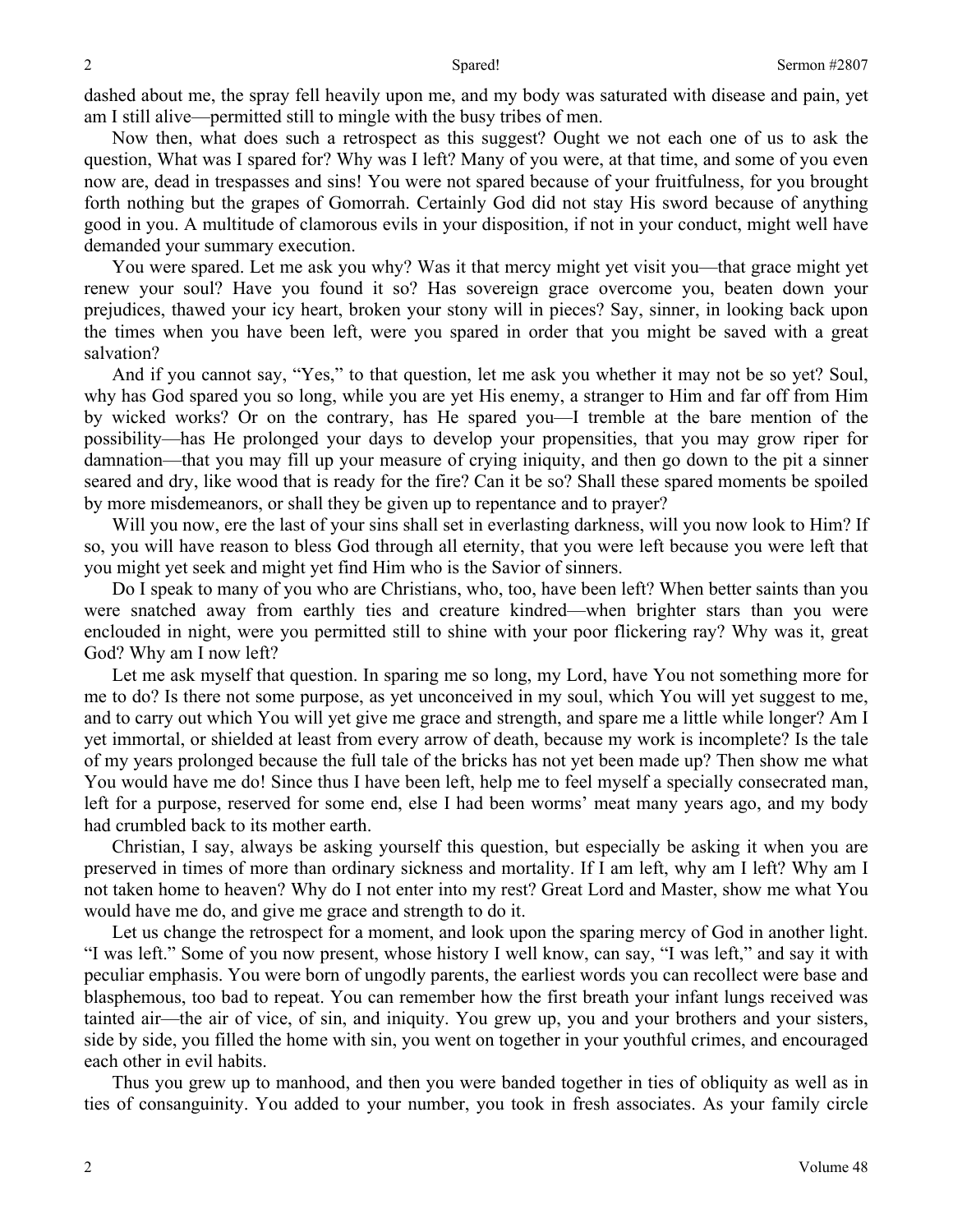increased, so did the flagrancy of your conduct. You all conspired to break the Sabbath, you devised the same scheme, and perpetrated the same improprieties.

Perhaps you can recollect the time when Sunday invitations used always to be sent, a sneer at godliness was couched in the invitations. You recollect how one and another of your old comrades died, you followed them to their graves, and your merriment was checked a little while, but it soon broke out again. Then a sister died, steeped to the mouth in infidelity, after that a brother was taken, he had no hope in his death, all was darkness and despair before him.

And so, sinner, you have outlived all your comrades. If you are inclined to go to hell, you must go there along a beaten track, a path which, as you look back upon the way you have trodden, is stained with blood, for you can remember how all that have been before you have gone to the long home in dismal gloom, without a glimpse or ray of joy.

And now you are left, sinner, and blessed be God, it may be you can say, "Yes, and I am not only left, but I am here in the house of prayer, and if I know my own heart, there is nothing I should hate so much as to live my old life over again. Here I am, and I never believed I should ever be here. I look back with mournfulness indeed upon those who have departed, but though mourning them, I express my gratitude to God that I am not in torments—not in hell—but still here, yea, not only here, but having a hope that I shall one day see the face of Christ, and stand amidst blazing worlds robed in His righteousness and preserved by His love."

You have been left, then, and what ought you to say? Ought you to boast? Oh, no, be doubly humble! Should you take the glory to yourself? No, put the crown upon the head of free, rich, undeserved grace. And what should you do above all other men? Why, you should be doubly pledged to serve Christ.

As you have served the devil through thick and thin, until you came to serve him alone, and your company had all departed, so, by divine grace, may you be pledged to Christ—to follow Him, though all the world should despise Him, and to hold on to the end until, if every professor should be an apostate, it might yet be said of you at the last, "He was left, he stood alone in sin while his comrades died, and then he stood alone in Christ when his companions deserted him." Thus of you it should ever be said, "He was left."

This suggests also one more form of the same retrospect. What a special providence has watched over some of us, and guarded our feeble frames! There are some of you in particular, who have been left to such an age that, as you look back upon your youthful days, you recall far more of kinsfolk in the tomb than remain in the world, more under the earth than above it. In your dreams you are the associates of the dead. Still you are left. Preserved amidst a thousand dangers of infancy, then kept in youth, steered safely over the shoals and quicksands of an immature age, and over the rocks and reefs of manhood, you have been brought past the ordinary period of mortal life, and yet you are still here.

Seventy years exposed to perpetual death, and yet preserved till you have come almost, perhaps, to your fourscore years. You have been left, my dear brother, and why are you left? Why is it that brothers and sisters are all gone? Why is it that the ranks of your old schoolmates have gradually thinned? You cannot recollect one, now alive, who was your companion in youth. How is it that now, you, who have lived in a certain quarter so long, see new names there on all the shop doors, new faces in the street, and everything new to what you once saw in your young days?

Why are you spared? Are you an unconverted man? Are you an unconverted woman? To what end are you spared? Is it that you may at the eleventh hour be saved? God grant it may be so! Or are you spared till you shall have sinned yourself into the lowest depths of hell, that you may go there the most aggravated sinner because of oft repeated warnings so often neglected—are you spared for this, or is it that you may yet be saved?

But are you a Christian? Then it is not hard for you to answer the question, "Why are you spared?" I do not believe there is an old woman on earth, living in the most obscure cottage in England, and sitting this very night in a dark attic, with her candle gone out, without means to buy another—I do not believe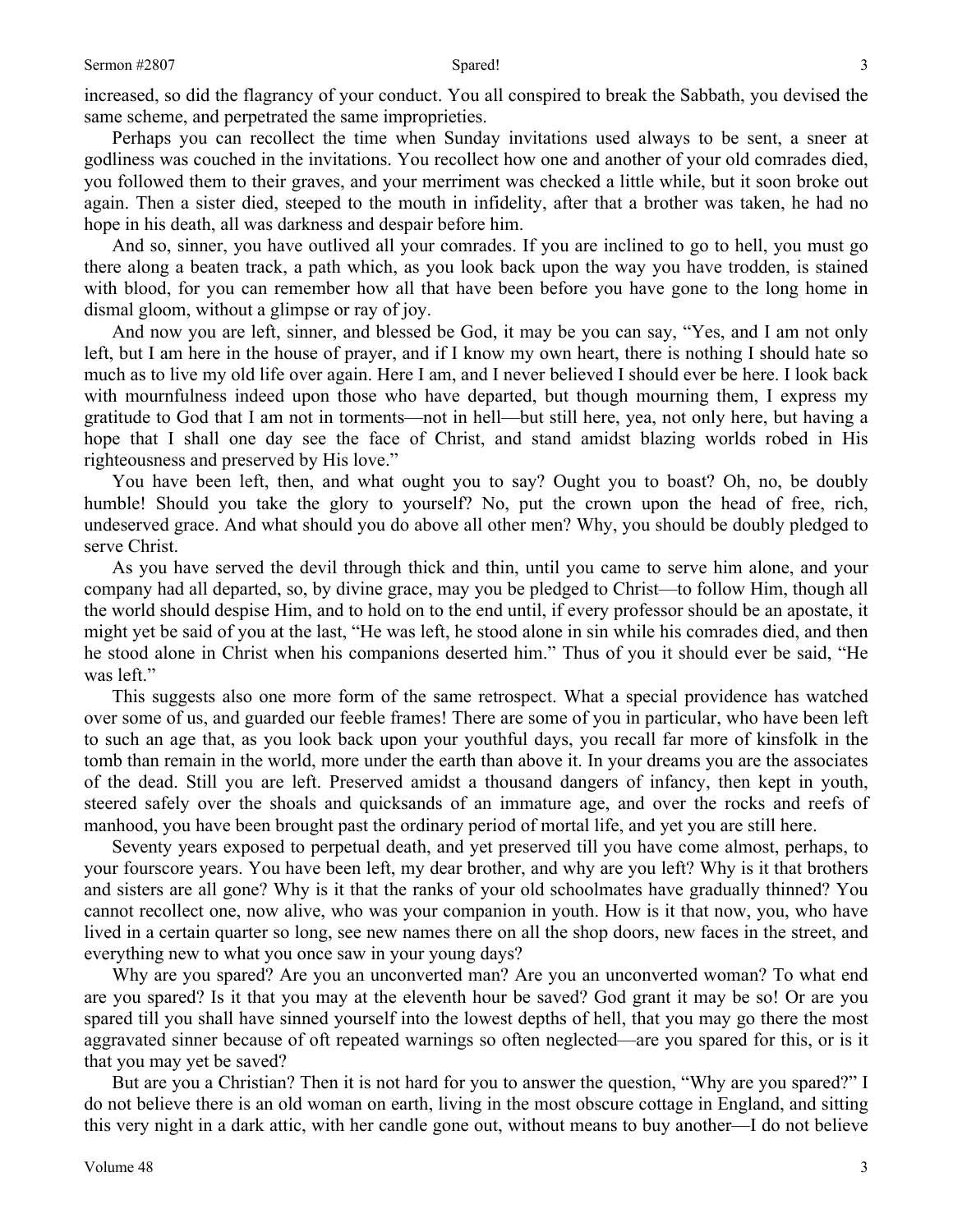that old woman would be kept out of heaven five minutes unless God had something for her to do on earth, and I do not think that yon greyheaded man would still be preserved here unless there was somewhat for him to do. Tell it out, tell it out, you aged man, tell the story of that preserving grace which has kept you up till now. Tell to your children and to your children's children what a God He is whom you have trusted. Stand up as a hoary patriarch, and tell how He delivered you in six troubles, and in seven suffered no evil to touch you, and bear to coming generations your faithful witness that His word is true, and that His promise cannot fail.

Lean on your staff and say, ere you die in the midst of your family, "Not one good thing hath failed of all that the LORD God hath promised." Let your ripe days bring forth a mellow testimony to His love, and as you have more and more advanced in years, so be you more and more advanced in knowledge and in confirmed assurance of the immutability of His counsel, the truthfulness of His oath, the preciousness of His blood, and the sureness of the salvation of all those who put their trust in Him. Then shall we know that you are spared for a high and noble purpose indeed. You shall say it with tears of gratitude, and we will listen with smiles of joy—"I was left."

**II.** I must rather suggest these retrospects than follow them up, though, did time permit, we might well enlarge abundantly, and therefore I must hurry on to invite you to A PROSPECT.

You and I shall soon pass out of this world into another. This life is, as it were, but the ferry boat, we are being carried across, and we shall soon come to the true shore, the real *terra firma,* for here there is nothing that is substantial. When we shall come into that next world, we have to expect, by and by, a resurrection both of the just and of the unjust, and in that solemn day we are to expect that all that dwell upon the face of the earth shall be gathered together in one place. And He shall come, who came once to suffer, He shall come to judge the world in righteousness, and the people in equity.

He who came as an infant shall come as the Infinite. He who lay wrapped in swaddling bands shall come girt about the paps with a golden girdle, with a rainbow wreath, and robes of storm. There shall we all stand, a vast, innumerable company, earth shall be crowned from her valley's deepest base to the mountain's summit, and the sea's waves shall become the solid standing place of men and women who have slept beneath its torrents. Then shall every eye be fixed on Him, every ear shall be open to Him, and every heart shall watch with solemn awe and dread suspense for the transactions of that greatest of all days, that day of days, that sealing up of the ages, that completing of the dispensation.

In solemn pomp the Savior comes, and His angels with Him. You hear His voice as He cries, "Gather together the tares in bundles to burn them." Behold the reapers, how they come with wings of fire! See how they grasp their sharp sickles, which have long been grinding upon the millstone of God's longsuffering, but have become sharpened at the last.

Do you see them as they approach? There they are mowing down a nation with their sickles. The vile idolaters have just now fallen, and yonder a family of blasphemers has been crushed beneath the feet of the reapers. See there a bundle of drunkards being carried away upon the reapers shoulders to the great blazing fire.

See again, in another place, the whoremonger, the adulterer, the unchaste, and such like, tied up in vast bundles—bundles the withs of which shall never be rent—and see them cast into the fire, and see how they blaze in the unutterable torments of that pit, and shall I be left? Great God, shall I stand there wrapped in His righteousness alone, the righteousness of Him who sits as my Judge erect upon the judgment seat?

Shall I, when the wicked shall cry, "Rocks, hide us; mountains, on us fall," gaze upon Him, shall this eye look up, shall this face dare to turn itself to the face of Him that sits upon the throne? Shall I stand calm and unmoved amidst universal terror and dismay? Shall I be numbered with the goodly company, who, clothed with the white linen which is the righteousness of the saints, shall await the shock, shall see the wicked hurled to destruction, and feel and know themselves secure?

Shall it be so, or shall I be bound up in a bundle to burn, and swept away forever by the breath of God's nostrils, like the chaff driven before the wind? It must be one or the other, which shall it be? Can I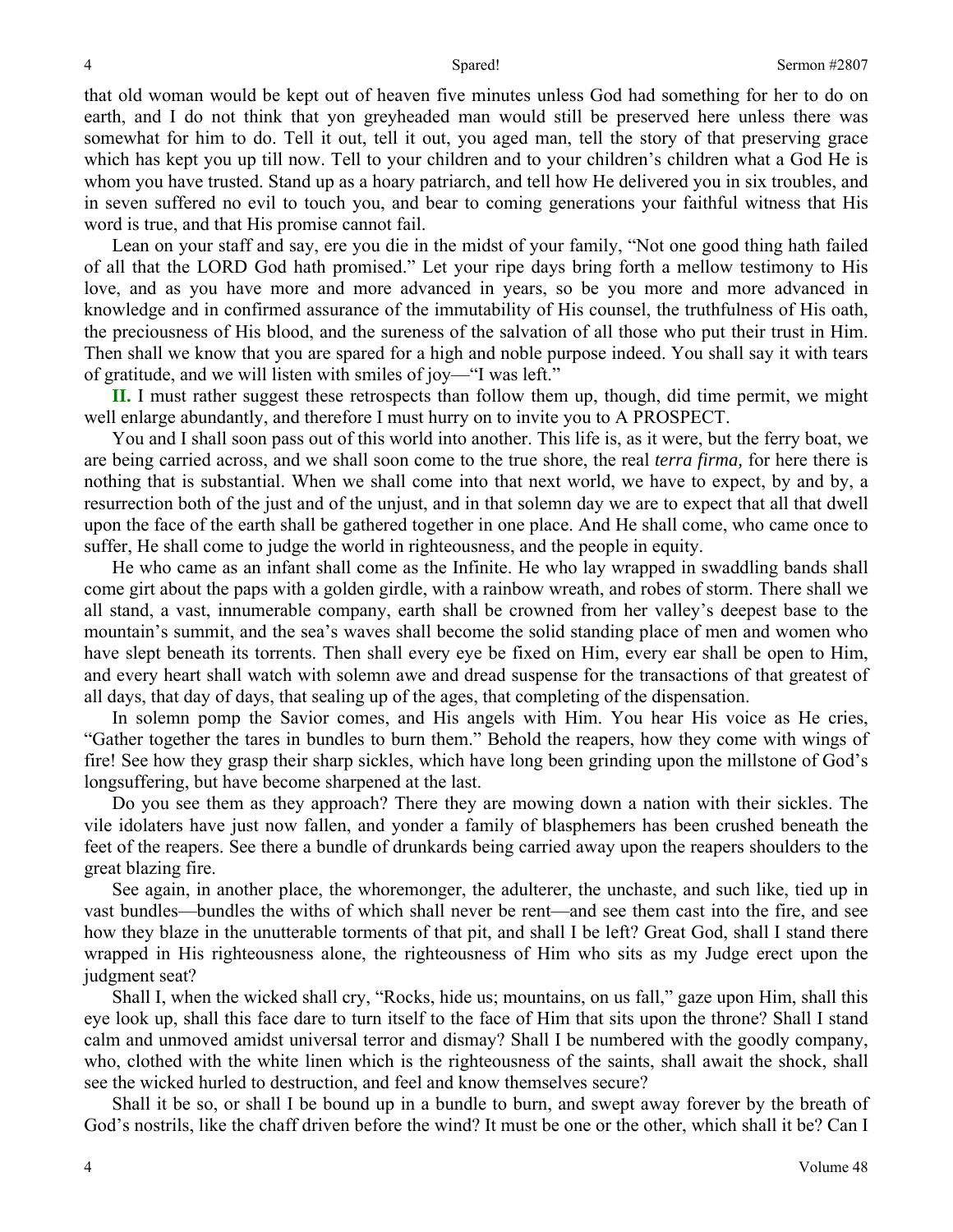answer that question? Can I tell? I can tell it—tell it now—for I have in this very chapter that which teaches me how to judge myself.

They who are preserved have the mark on their foreheads, and they have a character as well as a mark, and their character is that they sigh and cry for all the abominations of the wicked. Then, if I hate sin, and if I sigh because others love it—if I cry because I myself through infirmity fall into it—if the sin of myself and the sin of others is a constant source of grief and vexation of spirit to me, then have I that mark and evidence of those who shall neither sigh nor cry in the world to come, for sorrow and sighing shall flee away.

Have I the blood-mark on my brow today? Say, my soul, have you put your trust in Jesus Christ alone, and as the fruit of that faith, has your faith learned how to love, not only Him that saved you, but others too, who as yet are unsaved? And do I sigh and cry within while I bear the blood-mark without?

Come brother, sister, answer this for yourself, I charge you, I charge you do so, by the tottering earth, and by the ruined pillars of heaven, that shall surely shake, I pray you, by the cherubim and seraphim that shall be before the throne of the great Judge, by the blazing lightnings that shall then illumine the thick darkness, and make the sun amazed, and turn the moon into blood, by Him whose tongue is like a flame, like a sword of fire, by Him who shall judge you, and try you, and read your heart, and declare your ways, and divide unto you your eternal portion, I conjure you, by the certainties of death, by the sureness of judgment, by the glories of heaven, by the solemnities of hell—I beseech, implore, command, entreat you—ask yourself now, "Shall I be left? Do I believe in Christ? Have I been born again? Have I a new heart and a right spirit? Or am I still what I always was—God's enemy, Christ's despiser, cursed by the law, cast out from the Gospel, without God and without hope, a stranger to the commonwealth of Israel?"

I cannot speak to you as earnestly as I would to God that I could. I want to thrust this question into your very loins, and stir up your heart's deepest thoughts with it. Sinner, what will become of you when God shall winnow the chaff from the wheat, what will be your portion then? You that stand in the aisle yonder, what will be your portion, you who are crowded there, what will your portion be, when He shall come, and nothing shall escape His eye?

Say, shall you hear Him? Say, and shall your heart strings crack whilst He utters the thundering sound, "Depart, ye cursed," or shall it be your happy lot—your soul transported all the while with bliss unutterable—to hear Him say, "Come, ye blessed of my Father, inherit the kingdom prepared for you from the foundation of the world"? Our text reveals a prospect, I pray you to look at it, gaze across the narrow stream of death and say, "Shall I be left?"

> *"When Thou, my righteous Judge, shall come, To fetch Thy ransomed people home, Shall I among them stand? Shall such a worthless worm as I, Who sometimes am afraid to die, Be found at Thy right hand?*

*I love to meet among them now, Before Thy gracious feet to bow, Though vilest of them all: But can I bear the piercing thought— What if my name should be left out, When Thou for them shall call?* 

*Prevent, prevent it by Thy grace; Be Thou, dear Lord, my hiding place, In this the accepted day: Thy pardoning voice, oh let me hear!*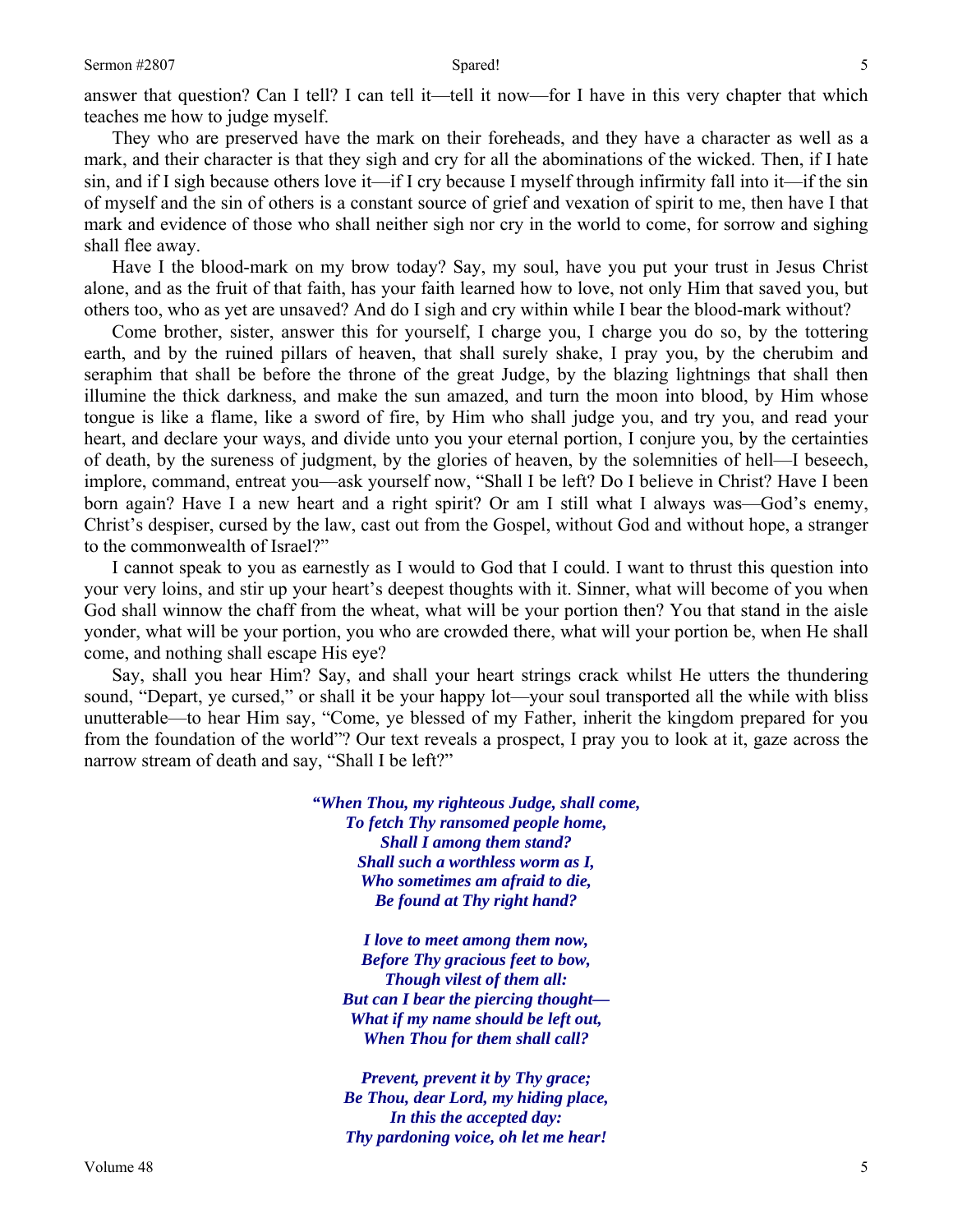### *To still my unbelieving fear; Nor let me fall, I pray."*

**III.** But now we come to A TERRIBLE CONTRAST, which I think is suggested in the text, "I was left."

Then there will be some who will not be left in the sense we have been speaking of, and yet who will be left after another and more dreadful manner. They will be left by mercy, forsaken by hope, given up by friends, and become a prey to the implacable fury, to the sudden, infinite, and unmitigated severity and justice of an angry God. But they will not be left or exempted from judgment, for the sword shall find them out, the vials of JEHOVAH shall reach even to their heart. And that flame, the pile whereof is wood, and much smoke, shall suddenly devour them, and that without remedy.

Sinner, you shall be left. I say, you shall be left of all those fond joys that you hug now—left of that pride which now steels your heart, you will be low enough then. You will be left of that iron constitution which now seems to repel the darts of death. You shall be left of those companions of yours that entice you on to sin, and harden you in iniquity. You shall be left by those who promise to be your helpers at the last. They shall need helpers themselves, and the strong man shall fail.

You shall be left, then, of that pleasing fancy of yours, and of that merry wit which can make sport of Bible truths, and mock at divine solemnities. You shall be left, then, of all your buoyant hopes, and of all your imaginary delights. You shall be left of that sweet angel, Hope, who never forsakes any but those who are condemned to hell. You shall be left of God's Spirit, who sometimes now pleads with you. You shall be left of Jesus Christ, whose Gospel has been so often preached in your ear. You shall be left of God the Father, He shall shut His eyes of pity against you, His bowels of compassion shall no more yearn over you, nor shall His heart regard your cries.

You shall be left, but oh! again I tell you, you shall not be left as one who has escaped, for when the earth shall open to swallow up the wicked, it shall open at your feet, and swallow you up. When the fiery thunderbolt shall pursue the spirit that falls into the pit that is bottomless, it shall pursue you, and reach you, and find you. When God rends the wicked in pieces, and there shall be none to deliver, He shall rend you in pieces, He shall be unto you as a consuming fire, your conscience shall be full of gall, your heart shall be drunken with bitterness, your teeth shall be broken even as with gravel stones, your hopes riven with His hot thunderbolts, and all your joys withered and blasted by His breath.

O careless sinner, mad sinner, you who are dashing yourself now downward to destruction, why will you play the fool at this rate? There are cheaper ways of making sport for yourself than this. Dash your head against the wall, go scrabble there, and like David, let your spittle fall upon your beard, but let not your sin fall upon your conscience, and let not your despite of Christ be like a millstone hung about your neck, with which you shall be cast into the sea forever.

Be wise, I pray you. O Lord, make the sinner wise, hush his madness for a while, let him be sober, and hear the voice of reason, let him be still, and hear the voice of conscience, let him be obedient, and hear the voice of Scripture! "Thus saith the LORD, because I will do this, consider thy ways." "Prepare to meet thy God, O Israel." "Set thine house in order, for thou shalt die, and not live." "Believe on the Lord Jesus Christ, and thou shalt be saved."

I do feel that I have a message for someone tonight. Though there may be some who think the sermon not appropriate to a congregation where there is so large a proportion of converted men and women, yet what a large proportion of ungodly ones there is here too! I know that you come here, many of you, to hear some funny tale, or to catch at some strange, extravagant speech of one whom you repute to be an eccentric man. Ah, well, he is eccentric, and hopes to be so till he dies, but it is simply eccentric in being in earnest, and wanting to win souls!

O poor sinners, there is no odd tale I would not tell if I thought it would be blessed to you! There is no grotesque language which I would not use, however it might be thrown back at me again, if I thought it might but be serviceable to you. I set not my account to be thought a fine speaker, they that use fine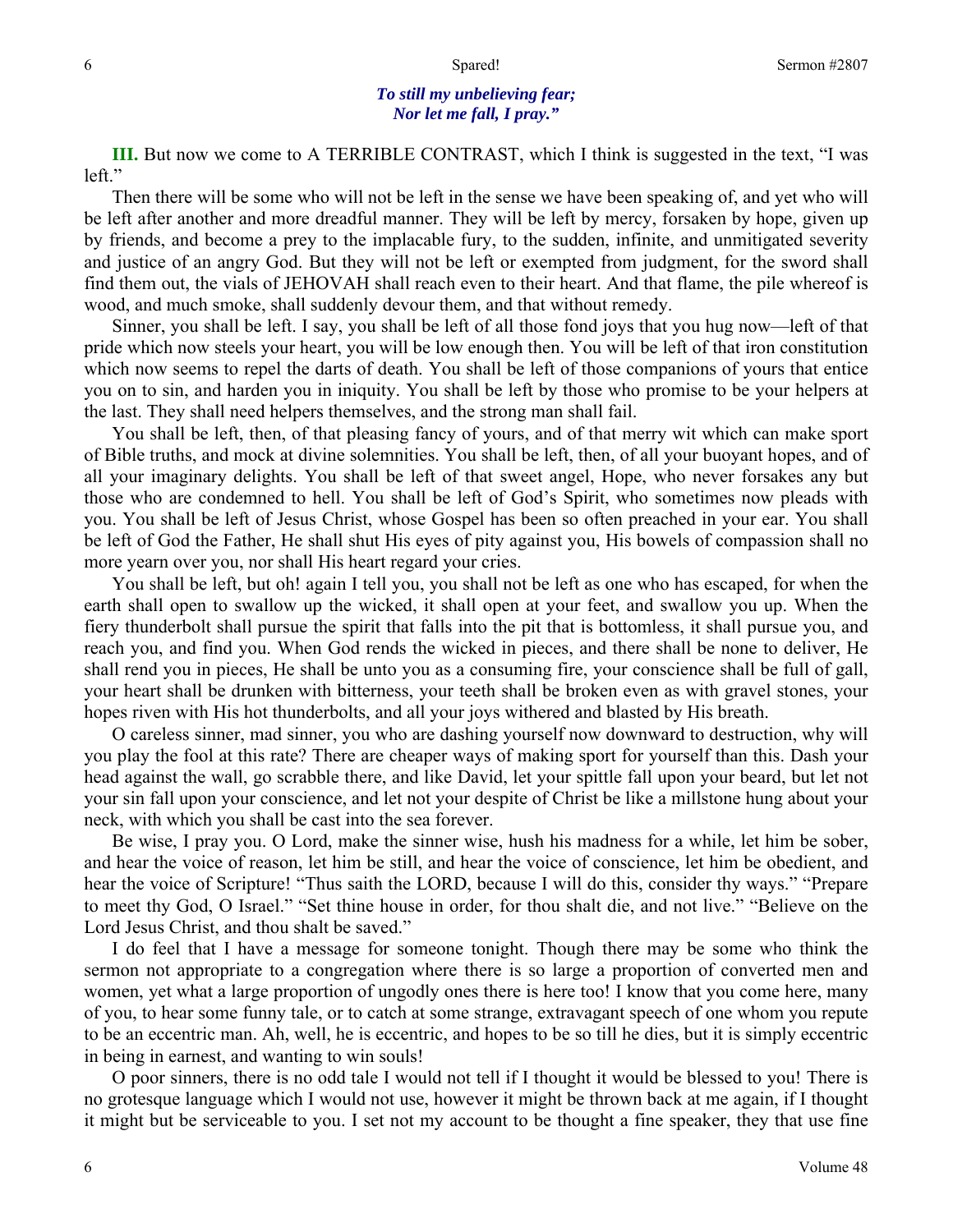language may dwell in the king's palaces. I speak to you as one who knows he is accountable to no man, but only to his God, as one who shall have to render his account at the last great day. And I pray you, go not away to talk of this and that which you have marked in my language. Think of this one thing, "Shall I be left"? Shall I be saved? Shall I be caught up and dwell with Christ in heaven, or shall I be cast down to hell forever and ever?"

Turn over these things. Think seriously of them. Hear that voice which says, "Him that cometh to me I will in nowise cast out." Give heed to the voice which expostulates, "Come now, and let us reason together, saith the LORD: though your sins be as scarlet, they shall be as white as snow; though they be red like crimson, they shall be as wool." How else shall your life be spared when the wicked are judged? How else shall you find shelter when the tempest of divine wrath rages? How else shall you stand in the lot of the righteous at the end of the days?

### **EXPOSITION BY C. H. SPURGEON**

### *EPHESIANS 1*

**Verses 1-2.** *Paul, an apostle of Jesus Christ by the will of God, to the saints which are at Ephesus, and to the faithful in Christ Jesus: Grace be to you, and peace, from God our Father, and from the Lord Jesus Christ.* 

The apostle desires the same blessing for us, who are "the faithful in Christ Jesus," as he did for the saints at Ephesus. He longs that we also may be filled with grace and peace "from God our Father, and from the Lord Jesus Christ." And the wish of the apostle is according to the will of God, who would have us abound in grace and in peace.

Some of you Christian people are troubled in mind, yet your Lord said to His disciples and through them to you, "Peace I leave with you, my peace I give unto you….Let not your heart be troubled, neither let it be afraid." Jesus knew that, in the world, you should have tribulation, but He willed that in Him, you should have peace, and the way to get that peace is by getting grace. "Grace be to you, and peace." The more gracious you are, the more easily will you bear the trying circumstances which surround you. Look not for peace apart from grace, but when you have grace, you have a right to peace.

## **3.** *Blessed be the God and Father of our Lord Jesus Christ, who hath blessed us with all spiritual blessings in heavenly places in Christ:*

I notice how often, in the epistles, benedictions are followed by doxologies, this is because the true heart loves to bless the Lord. What a rich treasure we have who are blessed "with all spiritual blessings"! There is nothing we can need but what is provided for us by our gracious God. Why are you poor then, when God "hath blessed us with all spiritual blessings in heavenly places in Christ"? Is it not because you often forget to go to the heavenly in Christ, and begin looking to the earthlies in yourselves? There is nothing but starvation there, but all true riches are found in the heavenlies in Christ.

**4.** *According as he hath chosen us in him before the foundation of the world, that we should be holy and without blame before him in love:* 

The apostle did not ignore the glorious and blessed doctrine of divine election, he delighted to meditate upon it, and to speak of it. I wish that some Christians nowadays, were not so much afraid of it. All spiritual blessings come to us in this way, this is the fountainhead of all favor and grace, "According as he hath chosen us in him, before the foundation of the world." The objective of our election, that to which God has chosen us in Christ is, "that we should be holy, and without blame before him in love." Unless you are holy, how can you talk of being chosen of God, for the elect are chosen unto holiness, chosen to be delivered from all blame through the love and grace of God.

**5-6.** *Having predestinated us unto the adoption of children by Jesus Christ to himself, according to the good pleasure of his will, to the praise of the glory of his grace, wherein he hath made us accepted in the beloved.*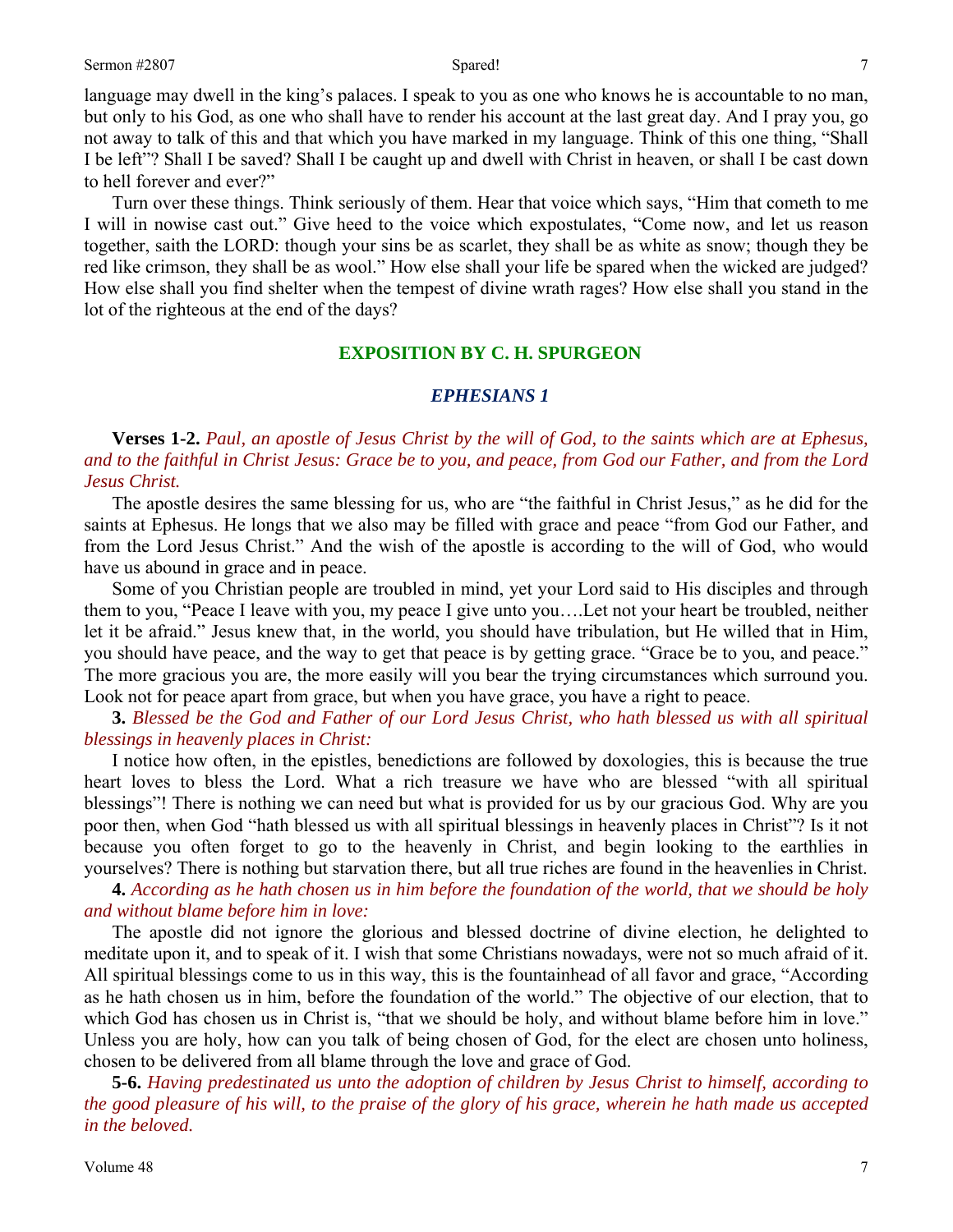It is well said by an old writer, that there is no book which is written with such brevity as the Bible, it seems to give us the condensed essence of truth in the smallest possible space. What a mass of thought there is in those few lines which I have just read to you! We see here that we become the children of God by adoption, whatever the universal Fatherhood people may say, "Having predestinated us unto the adoption of children by Jesus Christ to himself," and that this adoption is the result of predestination, and is not because of our own merits, but "according to the good pleasure of his will." Some systems of theology have much of logic, but little of God, but in Paul's teaching, it is God first, and last, and midst, and over all.

"To the praise of the glory of his grace." What a wonderful expression this is—not only "the glory of his grace," but the praise of that glory! God has done all things with a view to magnifying His grace in the hearts of the sons and daughters of men, "Wherein he hath made us accepted in the beloved." There seems to me to be a sacred poem in these words, "accepted in the beloved." To my heart, there is more heavenly music in those four words than in any oratorio I ever heard. "Accepted in the beloved." Oh, what honey this is in the mouth, what cheer this is in the heart! Are all of you, dear friends, "accepted in the beloved"?

**7-8.** *In whom we have redemption through his blood, the forgiveness of sins, according to the riches of his grace; wherein he hath abounded toward us in all wisdom and prudence;* 

Wisdom and prudence are two of the handmaids of grace. Grace reigns through righteousness, and the wisdom and prudence of God are set to work so to conduct the whole of the arrangements that "the glory of his grace" may be all the more conspicuous.

**9.** *Having made known unto us the mystery of his will, according to his good pleasure which he hath purposed in himself:* 

Even our knowledge of God's will is the result of "His good pleasure." If your eyes have been divinely opened, you see the will of God coming in everywhere, and ordering all things according to His gracious and unerring purpose.

**10.** *That in the dispensation of the fullness of times he might gather together in one all things in Christ, both which are in heaven, and which are on earth; even in him:* 

All the things that are in Christ shall be gathered together, none of them shall be left out. His great covenant work shall be, in all respects, fully accomplished, there shall be no failure in any point. Whether in heaven, or on earth, the things which are in Christ shall be gathered together in One, "even in him:"—

**11.** *In whom also we have obtained an inheritance, being predestinated according to the purpose of him who worketh all things after the counsel of his own will:* 

How the apostle delights to harp upon this theme! The Holy Spirit knew that a time would come when men would put a slur upon this glorious truth, so He inspired His servant to set it forth as the very brightness of the sun in the spiritual firmament, "being predestinated according to the purpose of him who worketh all things after the counsel of his own will."

**12-14.** *That we should be to the praise of his glory, who first trusted in Christ. In whom ye also trusted, after that ye heard the word of truth, the gospel of your salvation: in whom also after that ye believed, ye were sealed with that holy Spirit of promise, which is the earnest of our inheritance until the redemption of the purchased possession, unto the praise of his glory.* 

Twice more, in these three verses you have this expression, "to the praise of his glory," making a third time with that which he said before, "to the praise of the glory of his grace." The true Gospel glorifies God. False gospels may have what is called "the enthusiasm of humanity" about them, but the true Gospel has an enthusiasm for the living God, and it magnifies and glorifies Him.

Note, O believers, that you first trust in Christ, and after that you have the seal of the Spirit. There are some who look for the sealing of the Spirit before believing in Jesus, but neither God nor man will set a seal to a blank paper, there must be the writing of faith upon the heart, and then the Spirit of God comes in, with His blessed seal, and sets it at the bottom as His divine and gracious token of acceptance.